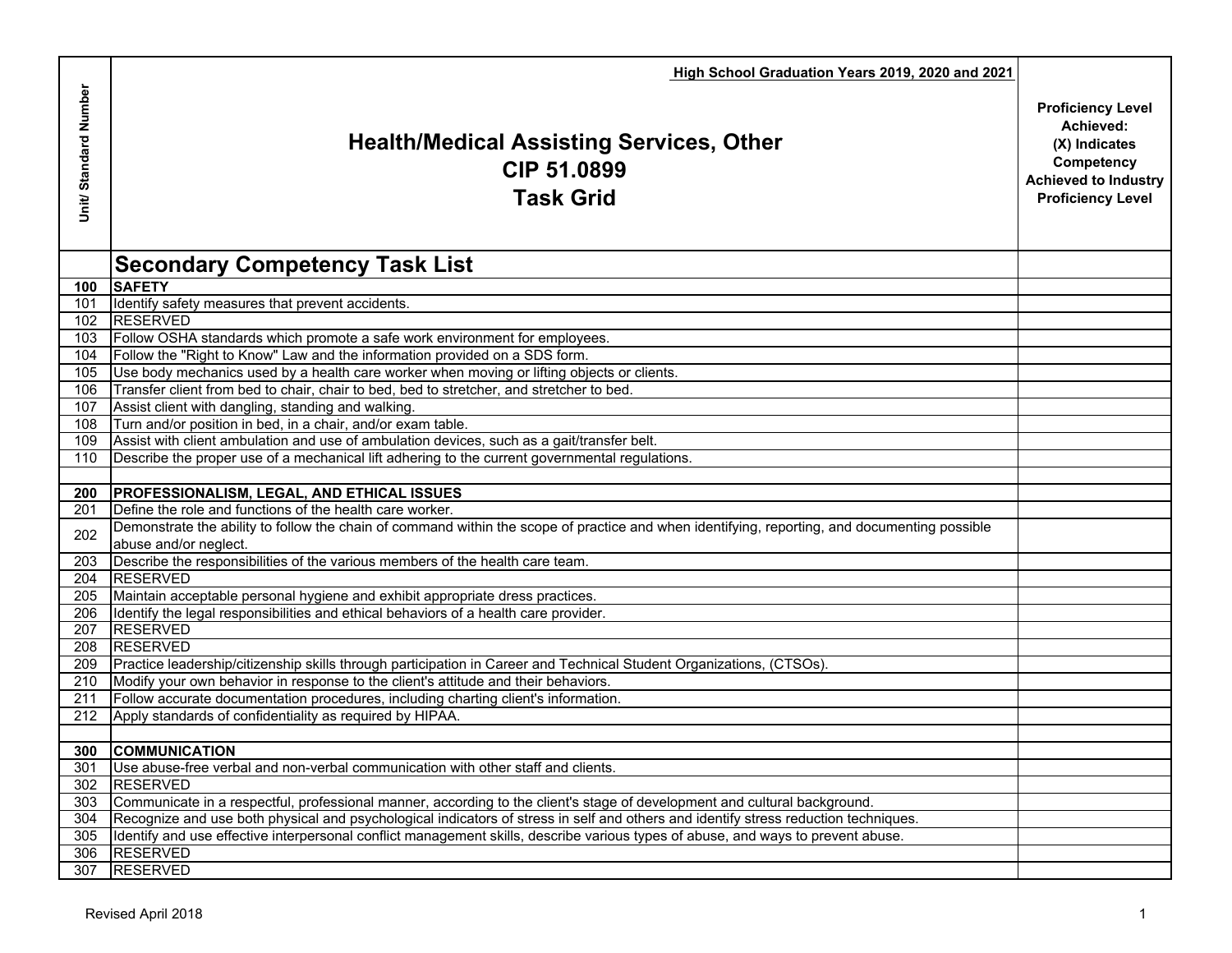|                       | High School Graduation Years 2019, 2020 and 2021                                                                                                                                                       |                                                                                                                                 |
|-----------------------|--------------------------------------------------------------------------------------------------------------------------------------------------------------------------------------------------------|---------------------------------------------------------------------------------------------------------------------------------|
| Unit/ Standard Number | <b>Health/Medical Assisting Services, Other</b><br>CIP 51.0899<br><b>Task Grid</b>                                                                                                                     | <b>Proficiency Level</b><br>Achieved:<br>(X) Indicates<br>Competency<br><b>Achieved to Industry</b><br><b>Proficiency Level</b> |
| 308                   | <b>RESERVED</b>                                                                                                                                                                                        |                                                                                                                                 |
|                       |                                                                                                                                                                                                        |                                                                                                                                 |
| 400                   | <b>INFECTION CONTROL</b>                                                                                                                                                                               |                                                                                                                                 |
| 401<br>402            | Identify and explain the chain of infection of various microorganisms.<br>Use proper hygiene techniques.                                                                                               |                                                                                                                                 |
| 403                   | Implement the practice of standard precautions and transmission based precautions with correct use of Personal Protective Equipment (PPE),                                                             |                                                                                                                                 |
|                       | including donning/removing a disposable gown, mask/goggles/faceshield and sterile/non-sterile gloves.                                                                                                  |                                                                                                                                 |
| 404<br>405            | Follows OSHA's blood borne pathogens standards as it pertains to the health care industry.<br>Differentiate between medical and surgical asepsis, including disinfection and sterilization procedures. |                                                                                                                                 |
| 406                   | <b>RESERVED</b>                                                                                                                                                                                        |                                                                                                                                 |
|                       |                                                                                                                                                                                                        |                                                                                                                                 |
| 500                   | <b>EMERGENCY CARE AND DISASTER PREPAREDNESS</b>                                                                                                                                                        |                                                                                                                                 |
| 501                   | Demonstrate CPR skills and the proper use of an AED including choking victim.                                                                                                                          |                                                                                                                                 |
| 502                   | Perform basic first aid skills including sterile and non sterile dressings.                                                                                                                            |                                                                                                                                 |
| 503                   | Describe Emergency Response/Crisis Plan Procedures when life threatening situations occur.                                                                                                             |                                                                                                                                 |
| 504                   | Identify potential fire hazards and appropriate procedures to use in a fire emergency.                                                                                                                 |                                                                                                                                 |
| 505                   | Recognize and report emergencies immediately.                                                                                                                                                          |                                                                                                                                 |
|                       |                                                                                                                                                                                                        |                                                                                                                                 |
| 600<br>601            | HUMAN NEEDS AND HUMAN DEVELOPMENT<br>Identify growth and developmental stages across the human life span.                                                                                              |                                                                                                                                 |
| 602                   | Describe how illness and disability affects a person's life.                                                                                                                                           |                                                                                                                                 |
| 603                   | Select and implement appropriate techniques to deal with the cognitively impaired (i.e. validation, reminiscence, music therapy, etc.).                                                                |                                                                                                                                 |
|                       |                                                                                                                                                                                                        |                                                                                                                                 |
|                       | 700 RESERVED                                                                                                                                                                                           |                                                                                                                                 |
| 701                   | <b>RESERVED</b>                                                                                                                                                                                        |                                                                                                                                 |
| 702                   | <b>RESERVED</b>                                                                                                                                                                                        |                                                                                                                                 |
| 703                   | <b>RESERVED</b>                                                                                                                                                                                        |                                                                                                                                 |
| 704                   | <b>RESERVED</b>                                                                                                                                                                                        |                                                                                                                                 |
| 705                   | <b>RESERVED</b>                                                                                                                                                                                        |                                                                                                                                 |
|                       |                                                                                                                                                                                                        |                                                                                                                                 |
| 800<br>801            | <b>HEALTH CARE PROVIDER SKILLS</b><br>Provide the client with personal privacy, both auditory and visual consistently.                                                                                 |                                                                                                                                 |
| 802                   | <b>RESERVED</b>                                                                                                                                                                                        |                                                                                                                                 |
| 803                   | Demonstrate unoccupied bed making techniques according to setting.                                                                                                                                     |                                                                                                                                 |
| 804                   | Demonstrate occupied bed making techniques.                                                                                                                                                            |                                                                                                                                 |
| 805                   | Measure and record height and weight.                                                                                                                                                                  |                                                                                                                                 |
| 806                   | <b>RESERVED</b>                                                                                                                                                                                        |                                                                                                                                 |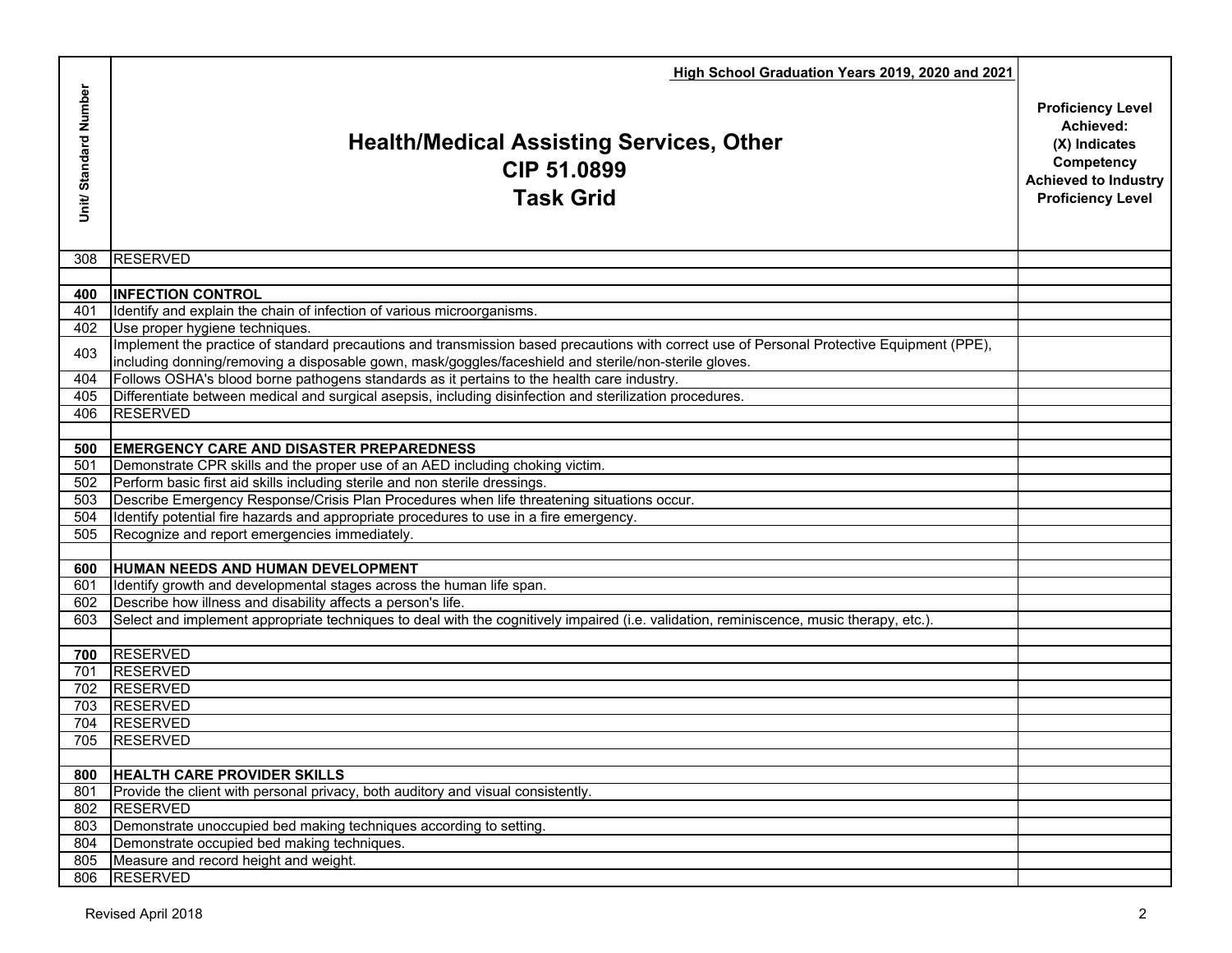|                      | High School Graduation Years 2019, 2020 and 2021                                                                                     |                                                                                                                                 |
|----------------------|--------------------------------------------------------------------------------------------------------------------------------------|---------------------------------------------------------------------------------------------------------------------------------|
| Unit/Standard Number | <b>Health/Medical Assisting Services, Other</b><br>CIP 51.0899<br><b>Task Grid</b>                                                   | <b>Proficiency Level</b><br>Achieved:<br>(X) Indicates<br>Competency<br><b>Achieved to Industry</b><br><b>Proficiency Level</b> |
| 807                  | Assist with client bathing, peri-care and personal grooming while encouraging independence with ADLs.                                |                                                                                                                                 |
|                      | 808 RESERVED                                                                                                                         |                                                                                                                                 |
|                      | 809 Assist with dressing and undressing.                                                                                             |                                                                                                                                 |
|                      | 810 Observe and report condition of the skin including measures to prevent decubitus ulcer/pressure sores/pressure ulcers/bed sores. |                                                                                                                                 |
|                      | 811 RESERVED                                                                                                                         |                                                                                                                                 |
|                      | 812 Assist and/or administer denture and oral care for conscious and unconscious client.                                             |                                                                                                                                 |
|                      | 813 RESERVED                                                                                                                         |                                                                                                                                 |
|                      | 814 RESERVED                                                                                                                         |                                                                                                                                 |
|                      | 815 Assist client with use of the bathroom, bedside commode (BSC), bedpan and urinal.                                                |                                                                                                                                 |
|                      | 816 Provide catheter care and emptying of urinary drainage bag.<br>817 Apply hot and/or cold dry/moist therapy.                      |                                                                                                                                 |
|                      | 818 Measure and record body temperature using various thermometers placed on specific body sites.                                    |                                                                                                                                 |
|                      | 819 Measure and record various pulses.                                                                                               |                                                                                                                                 |
|                      | 820 Measure and record respirations.                                                                                                 |                                                                                                                                 |
|                      | 821 Measure and record blood pressure.                                                                                               |                                                                                                                                 |
|                      | 822 Recognize parameters of blood glucose monitoring related to usage of a glucometer and report results.                            |                                                                                                                                 |
|                      | 823 Describe type, degree and manage client's pain.                                                                                  |                                                                                                                                 |
|                      | 824 RESERVED                                                                                                                         |                                                                                                                                 |
|                      | 825 Apply therapeutic compression devices (i.e. anti-embolism stockings).                                                            |                                                                                                                                 |
|                      | 826 Perform range of motion exercises with a client.                                                                                 |                                                                                                                                 |
|                      | 827 RESERVED                                                                                                                         |                                                                                                                                 |
|                      | 828 Recognize basic medical coding, billing, insurance, filing and appointment scheduling procedures in a medical office             |                                                                                                                                 |
|                      | 829 RESERVED                                                                                                                         |                                                                                                                                 |
|                      | 830 RESERVED                                                                                                                         |                                                                                                                                 |
|                      | 831 RESERVED                                                                                                                         |                                                                                                                                 |
|                      | 832 RESERVED                                                                                                                         |                                                                                                                                 |
|                      | 833 Perform methods of collection, special handling and labeling of specimens.                                                       |                                                                                                                                 |
|                      | 834 Describe medication administration to a client utilizing proper medical math.                                                    |                                                                                                                                 |
|                      | 835   Describe how an EKG/ECG is performed and how it is used diagnostically.                                                        |                                                                                                                                 |
|                      | 836 Identify proper oxygen delivery methods, hazards involved with oxygen; and proper use of a pulse oximeter.                       |                                                                                                                                 |
| 837                  | <b>RESERVED</b>                                                                                                                      |                                                                                                                                 |
|                      |                                                                                                                                      |                                                                                                                                 |
| 900                  | <b>NUTRITION AND HYDRATION</b>                                                                                                       |                                                                                                                                 |
| 901                  | List general principles of basic nutrition.                                                                                          |                                                                                                                                 |
| 902                  | Identify therapeutic diets including cultural variations.                                                                            |                                                                                                                                 |
| 903                  | Prepare and serve meal trays to clients, including fluids.                                                                           |                                                                                                                                 |
| 904                  | Provide assistance with safe positioning and feeding techniques for the dependent and sensory deprived clients.                      |                                                                                                                                 |